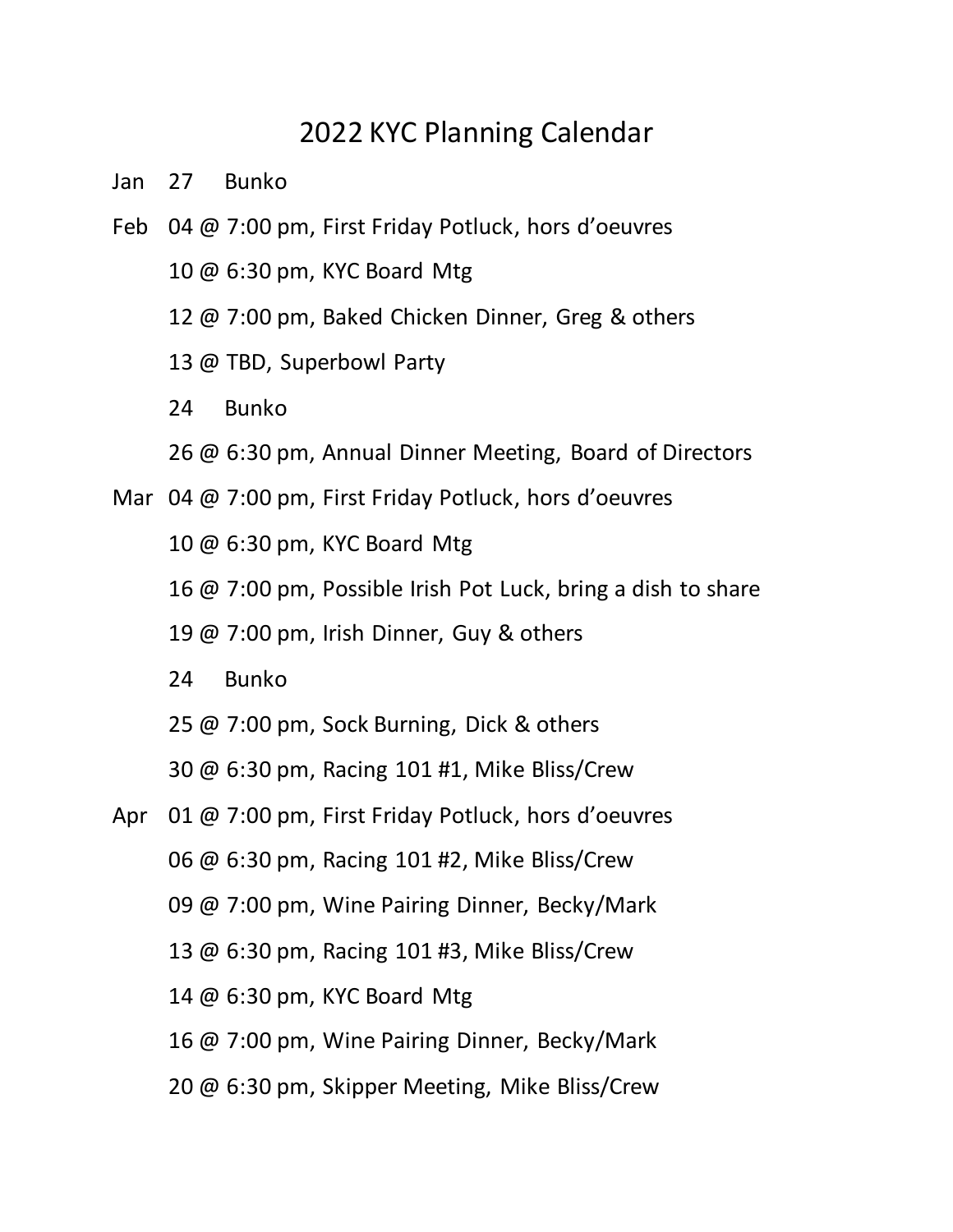Apr 23 Club Private Rental

27 @ 6:10 pm, Practice Race, Registered Racers

28 Bunko

- 30 Club Private Rental
- May 04 @ 6:10 pm, Weekly Members racing
	- 06, @ 7:00 pm, First Friday Potluck, hors d'oeuvres
	- 07 @ TBD, Kentucky Derby Day, Sue and others
	- 08 @ 10:00 am, Mother's Day Brunch, Men of the Board
	- 11 @ 6:10 pm, Weekly Members racing
	- 12 @ 6:30 pm, KYC Board Mtg
	- 18 @ 6:10 pm, Weekly Members racing
	- 21 @ TBD, Commissioning Day poss Dinner, Sue and Board
	- 25 @ 6:10 pm, Weekly Members racing
	- 26 Bunko
- June 01 @ 6:10 pm, Weekly Members racing
	- 03, @ 7:00 pm, First Friday Potluck, hors d'oeuvres
	- 08 @ 6:10 pm, Weekly Members racing
	- 09 @ 6:30 pm, KYC Board Mtg
	- 11 @ 5:30 pm, Wood Fired Pizza, Dick and Others
	- 15 @ 6:10 pm, Weekly Members racing
	- 16 18 Beginner Youth Sailing Classes, Instructor Roberto
	- 19 @ 10:00 am, Father's Day Brunch, (Possible Event?)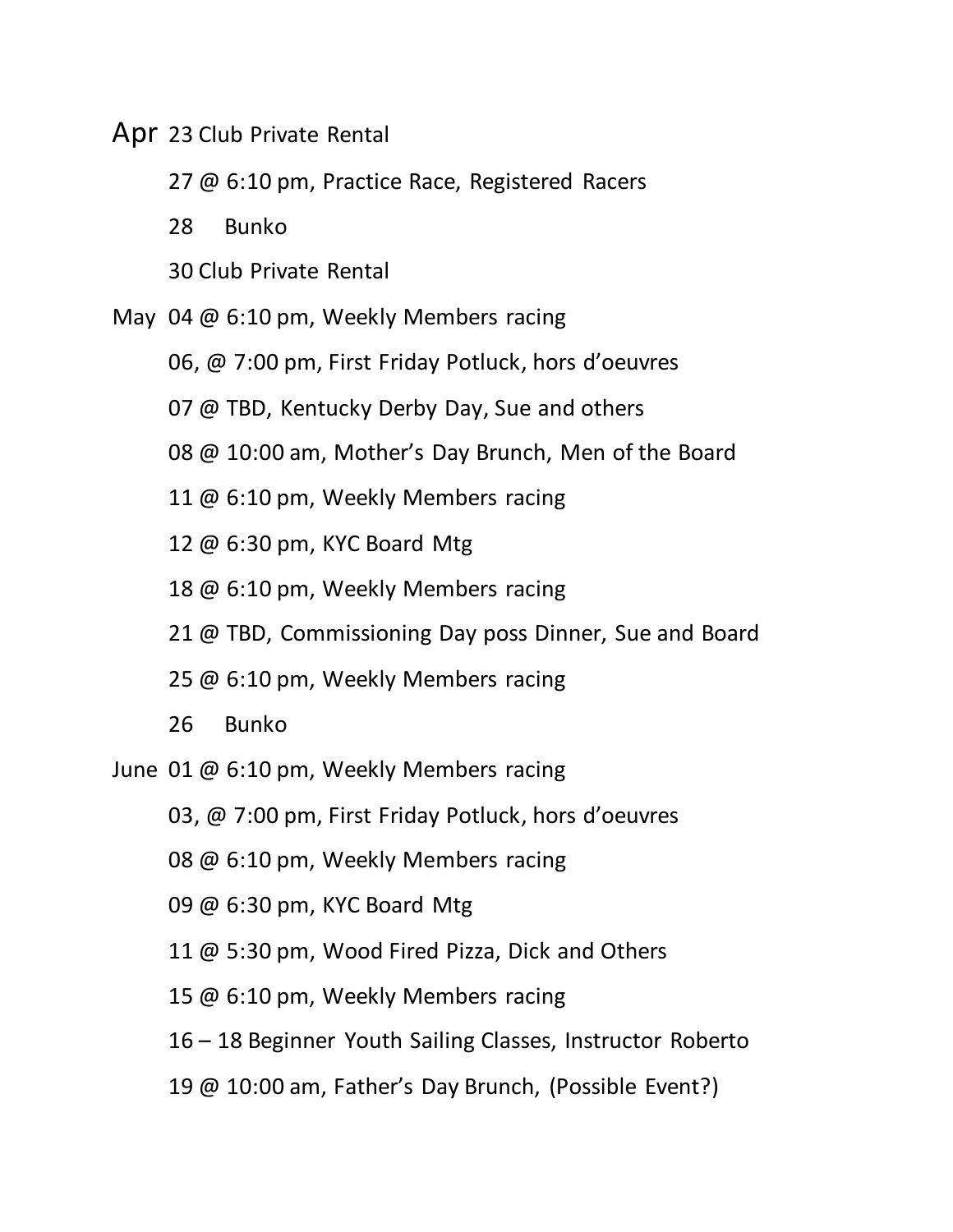22 @ 6:10 pm, Weekly Members racing

June 23 Bunko

- $24 26$ <sup>th</sup>, Intermediate Youth Sailing Classes, Instructor Greg Wall
- 25 @ 10:00 am, Half-Klam Up Racing, Mick/Steve
- 25 Youth Sailing Classes, Greg/Roberto
- 26 @ 10:00 am, Half-Klam Down Racing, Mick/Steve
- 26 Youth Sailing Classes, Greg/Roberto
- 29 @ 6:10 pm, Weekly Members racing
- July 01 @ 7:00 pm, Bratwursts Dinner, TBD
	- 02 @ 08:00 am, Firecracker Regatta Breakfast
	- 02 @ 10:00 am, Firecracker Regatta, Skippers Mtg, On Call Racing
	- 02 @ 7:00 pm, Dinner
	- 03 @ 08:00 am, Firecracker Regatta Breakfast
	- 03 @ 10:00 am, Firecracker, Racing, Award and leftovers to follow
	- 06 @ 6:10 pm, Weekly Members racing
	- 13 @ 6:10 pm, Weekly Members racing
	- 14 @ 6:30 pm, KYC Board Mtg
	- 20 @ 6:10 pm, Weekly Members racing
	- 23 @ 7:00 pm, Members Birthday Party, TBD
	- 27 @ 6:10 pm, Weekly Members racing
	- 28 Bunko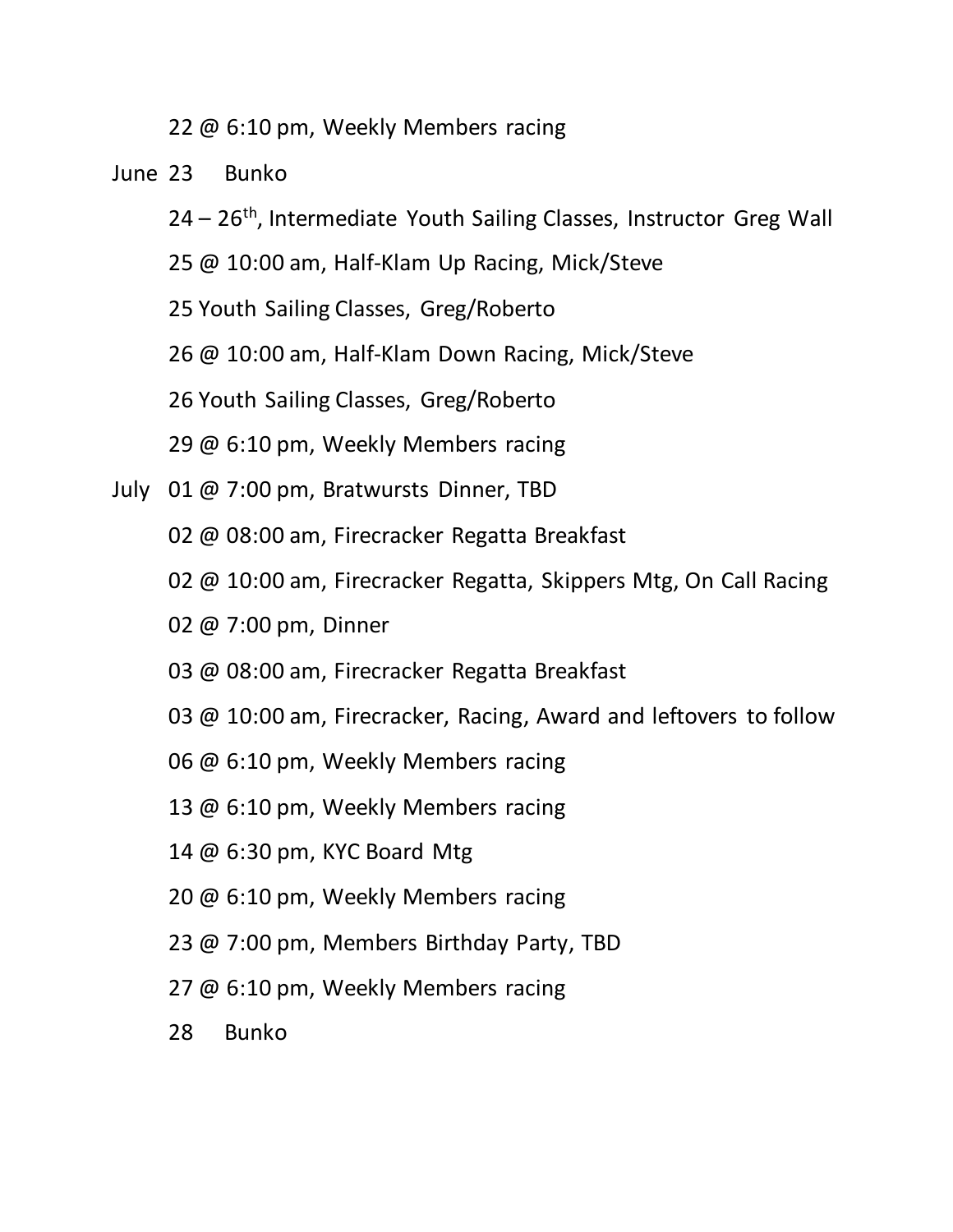- Aug 03 @ 6:10 pm, Weekly Members racing
	- 05 @ 7:00 pm, First Friday Potluck, hors d'oeuvres
	- 06 @ 10:00 am, Wood River Float, Brian Hansen
	- 06 @ 7:00 pm, Steak Fry Dinner, TBD
	- 10 @ 6:10 pm, Weekly Members racing
	- 11 @ 6:30 pm, KYC Board Mtg
	- 13 @ 2:00 pm, Blues, Brats and Blues, Klamath Rotery Rental
	- 17 @ 6:10 pm, Weekly Members racing
	- 24 @ 6:10 pm, Weekly Members racing
	- 28 Bunko
	- 31 @ 6:10 pm, Weekly Members racing, Last Race
- Sept 02 @ 7:00 pm, First Friday Potluck, hors d'oeuvres
	- 03 @ 7:00 pm, Club Dinner, TBD
	- 08 @ 6:30 pm, KYC Board Mtg
	- 10 Club Private Rental
	- 22 Bunko
	- 23 @ 7:00 pm, Midge Burning Weenie Roast, Dick
	- 24 @ 5:30 pm, Wood Fire Pizza, Dick and others
- Oct 01 @ 7:00 pm, Sailing Awards Dinner, Mike Bliss and Crew
	- 07 @ 7:00 pm, First Friday Potluck, hors d'oeuvres
	- 13 @ 6:30 pm, KYC Board Mtg
	- 15 @ 7:00 pm, Wine Pairing Dinner, Sue/Monica